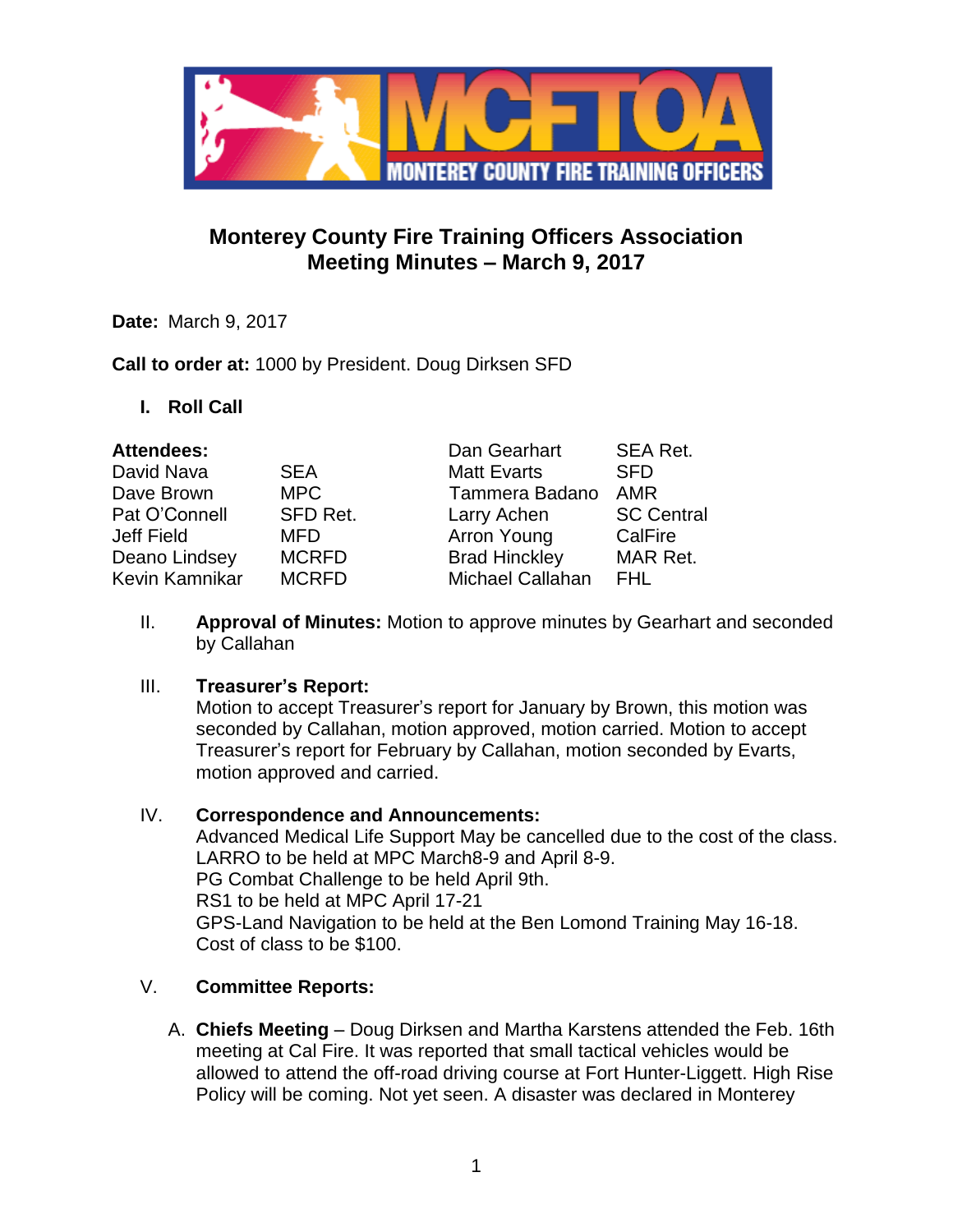

County due to the storms. The Pfeiffer Bridge will be demolished and rebuilt but will be out for an undetermined period. New CAD is not going well. New tactical channels one of the issues. Only Salinas's radios are going to work. New OES Director comes from Southern California. Seaside Hazmat trailer will be turned over to the Ca Fire Mechanics Academy.

B. **Wildland Committee –** Dates for the school have changed to June 15, 17 and 19 due to the continued heavy rains. Alternate sites may be needed. A site visit will be made in April. We might be able to go back to some of the historical sites used if needed. We may or may not have a blacklining day. Military is still very active on the base. An invitation to participate has been extended to Santa Clara County. They have some new Type 6 engines they would like to use at the school. We still need to get overhead positions filled.

### C. **Programs/Training Classes**

S-404 has 15-16 people registered. Spots available. Division Supervisor S-339 will be added. Brett Loomis and Buddy Bloxem to instruct. May 15-17 tentative date. May be held at MPC, Cost \$295. Registration is trickling in for Off Road Driving at FHL. Dates may need to be altered based on road conditions after all of the rain. Space available. Command vehicles welcome to attend.

- D. **Website** continues to gain interest. 947 views in February. 2,120 pages were viewed for an average of 2 1/2 per visitor. Most views are from the Bay Area.
- E. **Fire Academy** Mid-Terms will be held this week.
- **F. Countywide drills:** A proposal for concept of a Wildland Movement Drill was made by Jack Lundgren for spring or fall 2017 at Cypress Knolls. See proposal.

Arron Young said Mutual Aid and Structure Protection could be topics. Dave Nava said there will be a High Rise Drill at the Embassy Suites possibly at the end of the month. It will be a 1-day event and the date is not set due to the renovations at the site. More to follow.

### VI. **Old Business- By-Laws Revision**

Dan Gearhart said that the last changes were made in 2011. We are required to have by-laws to retain our 301K status. The revisions were discussed and a motion was made to approve by Brown and seconded by O'Connell. Motion passed by all present.